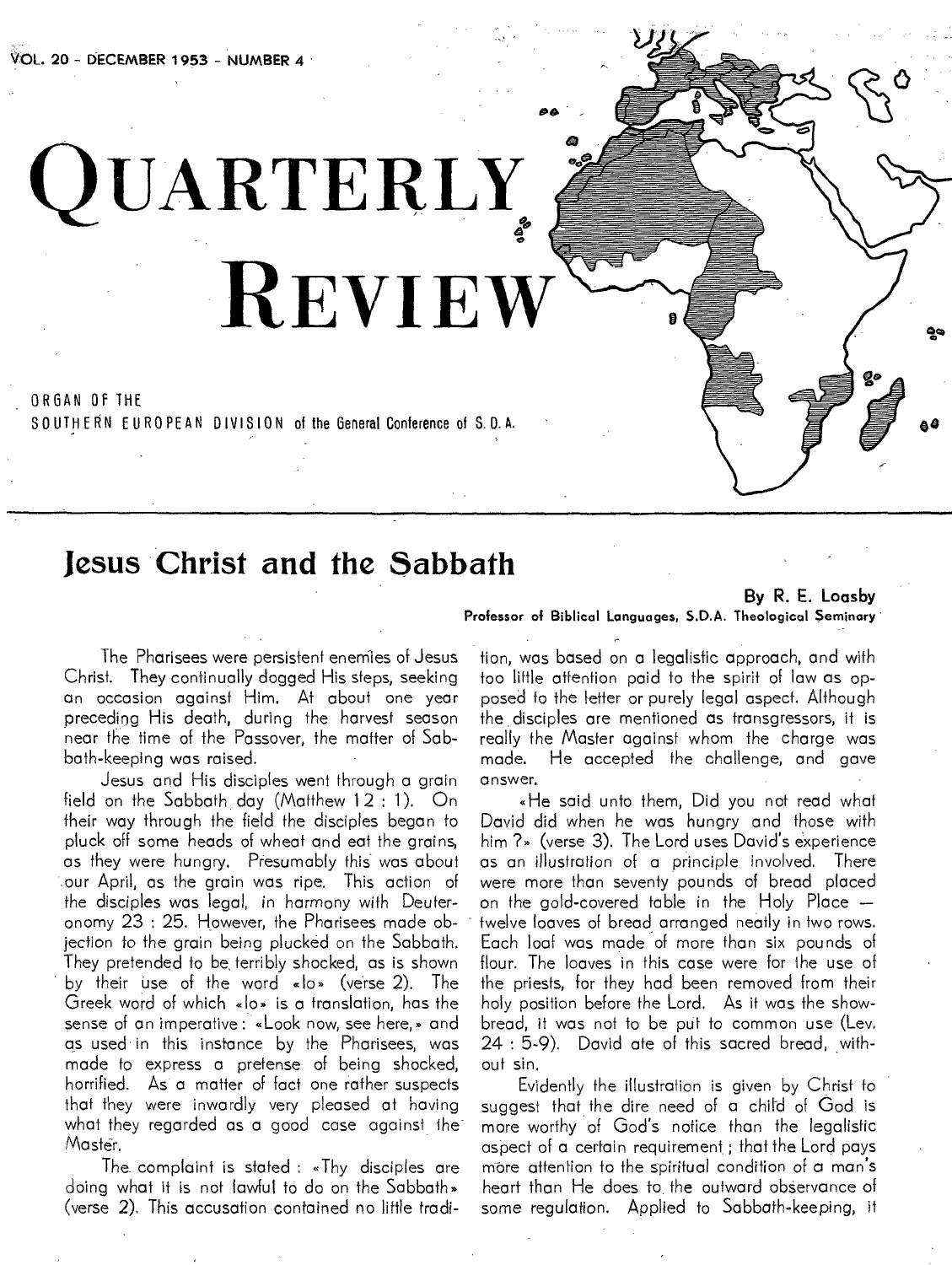means that only the truly spiritual in heart can keep the Sabbath as it must be kept. It is. not the outward form of church attendance and its requirements that count with God so much as the inward communion of man's spirit with Him on the seventh-day Sabbath. God is Spirit, and must be worshiped by man's spirit in a spiritual exercise; and that is how the Sabbath must, he kept (John 4:24).

Then Jesus continued His defense by presenting another argument, of how the priests wolked on the Sabbath, and were counted as guiltless (verse 5). In the very temple of God, the divinely-appointed priests violated the Sabbath in that, they used it as an ordinary day, common. A lot of the work they did on that day in the sacrificial services was hard and unpleasant labor. Yet, in this instance too, the action was guiltless inasmuch as it was done in God's service, in harmony with His will, and in His worship.

Again is stressed the fact that the keeping of the seventh-day Sabbath is quite valueless unless it is done in a worshipful spirit; the Sabbath rest is only of value as it is a rest to worship God. So the Master said : « But I say unto you, That in this place is one greater thaw the temples (verse 6).

The above is a clear statement that God is greater than any requirement he has established. That is to say, God is greater than the Sabbath. The law of the Sabbath is required. The rule to work on the Sabbath by the priests was required. Does God, then, contradict Himself? No. Each of these laws was required, not for itself alone, per se, but solely in order to meet the spiritual needs of a spiritual people in, their approach to God. Both laws were proper and right because both satisfied the high, inward, spiritual need of God's people under His hands. It is important to say again that the keeping of the seventh-day Sabbath is only acceptable, and is true Sabbath-keeping, when it is altogether spiritual, devoted to God's worship in spirit and in truth. The union of the spirit of a man with God who is Spirit, is an act of true worship on the Sabbath ; that is genuine Sabbath-keeping. And

if the seventh-day Sabbath blessing — one that can be received no other day — is particularly a blessed one, it undoubtedly consists in large part in the spiritual union and cominunion. of God and His child on that day in a peculiarly wonderful way.

The norm for true Sabbath-keeping is further contained in the words, aFor the Son of man is Lord even of the Sabbath day» (verse 8). Nothing of church service, of worship, can be higher, greater, of more worth, than Jesus Himself. Jesus is higher than the Sabbath. He made it. The thing created cannot be higher than the Creator.

What is the meaning here? It is nothing less than this: that whatever we do on the Sabbath that is an honor and glory to Jesus Christ, is an act of worship and is worthy of the Sabbath. To serve Jesus Christ is to be free. To serve Him on the Sabbath is to do all we do with His honor in mind. Anything that is done without due regard to Him and His worship is unworthy of Him, of the Sabbath, and is not true Sabbatlikeepiug.

In this Christian dispensation of Christian liberty, each individual is a unit free to cooperate with the Holy Spirit. The spirit of man and the Holy Spirit in 'communion will know what may and what may not he done on God's holy day. The Jews, in their legal-\_ ism, made the Sabbath an onerous and impossible burden. Did one have the toothache? Then he must not hold any medicine in his mouth on the Sabbath, to ease the pain. But in order to get around such a piece of foolishness, the amendment was made that the medicine might tie put on a toothbrush and put in the mouth. If one had a sore throat, no gargling was permitted on the Sabbath. This again was softened by permission to gargle provided the medicine Was swallowed. Human legislation in respect to a divine requirement is sometimes extremely foolish. It is better to abide by. the principle laid down by God ; namely, that true-Sabbath-keeping consists in spending the day 'in a spirit of worship, in a spiritual union and communion with God and Christ.

# **A Publishing Work is Born**

## **By W. H. Branson**  President, General Conference

aYou must begin to prints It was these words, spoken to James White by his wife, Ellen G. While, back in 1848 at Dorchester, Massachusetts, that set in motion the publishing work of the Seventh-day Adventist denomination. Sister White had just been given a vision of the proclamation of the sealing message and the duty of the brethren to make known present truth. She laid on her, husband the burden of printing a little paper. « Let it he small at first, » she said, assuring him that as the people read, funds would come in. Success would attend the work, and from a small beginning there would be « streams of light » shining « clear roond the world.»

It was eight months before the first issue of *Present Truth* appeared. The Whiles were in Connecticut then. Penniless and perplexed, feeling that he lacked the

support of fellow believers, Elder White had given way to discouragement and planned to seek employment in the hayfield. But again a message of assurance came to him. He began to write, and in July, 1849, the papers came from the printer, were folded, wrapped, and mailed out 'with earnest prayers and tears.

That was the beginning. No organization, no staff, no press, no office, no money. Nothing but a vision of what needed to be done and absolute faith and devotion to that cause. For some time the publishing work continued to have no certain dwelling place, existing as best it could in attics and rented rooms, with hired printers.

After eleven issues-, *Present Truth* was succeeded by the *RerieW and Herald,* first published in Paris, Maine. The second volume came from Saratoga Springs,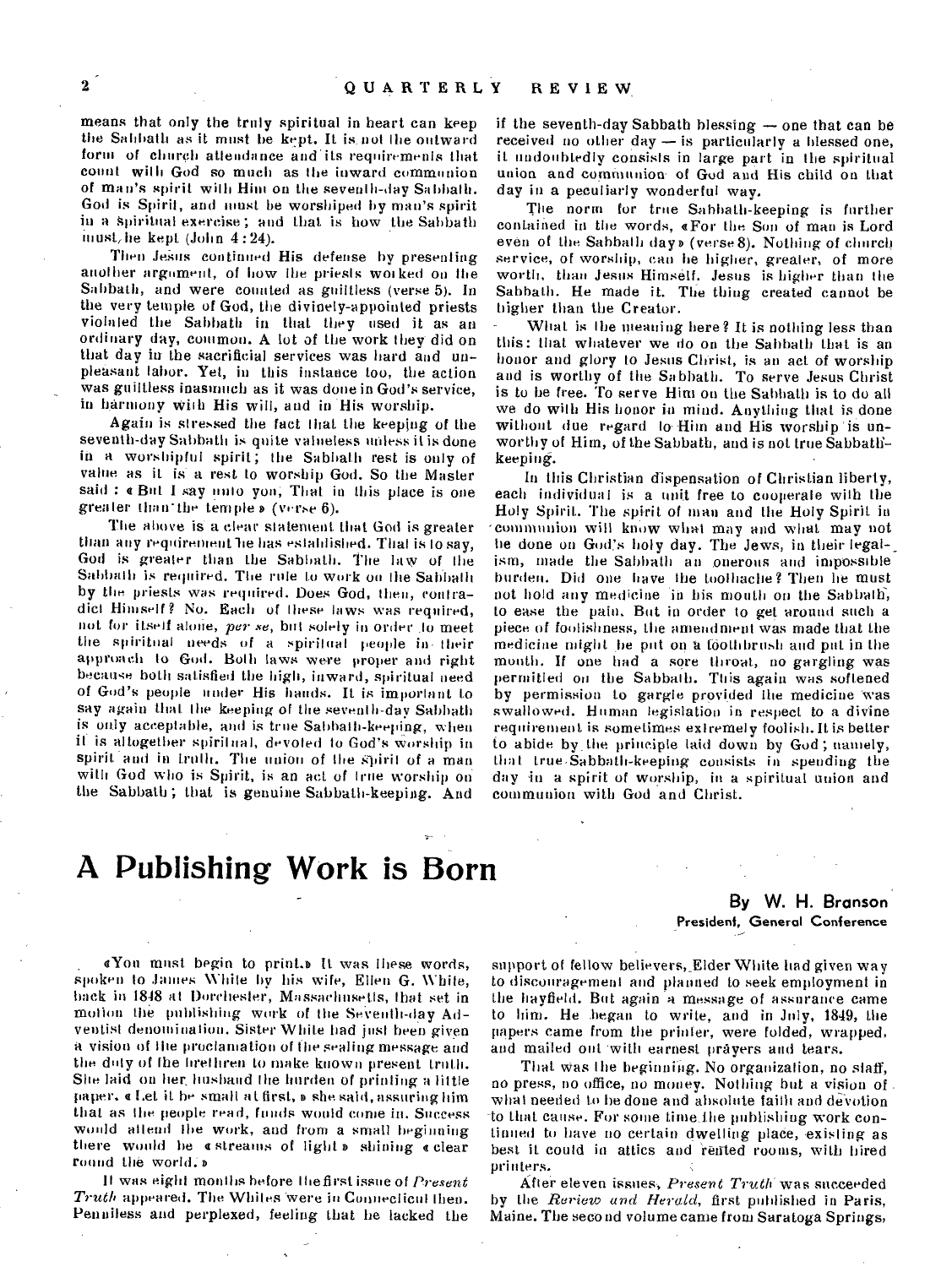New York. Early in 1852 there was a move to Rochester, New York, where a printing press was actually purchased and a publishing office established, so that we could do all our own work. It was in Rochester that the *Youth's Instructor* first came into being, as a paper for the children costing about three cents a month. In 1855 came the move to Battle Creek where a two-story frame building, 20 by 30 feel, was erected. This served until 1861 when the large brick building was ready and the literature publishing of Seventh-day Adventists was at last on a secure and permanent footing in North America.

Similar stories could be told of small beginnings in other lands. The word to James White, in 1848 was, a Streams, of light that went clear around the world. s So it has been. The vision has not failed. In spite of poverty and weakness, the printed page has come to life across the sea, speaking to every man in his own tongue the wonderful works of God. The pattern .has been largely the same everywhere. A devoted missionary with a language teacher, the laborious translation of a tract or two, a hired printer, the first precious sheets distributed with prayers and tears and faith. Ask the pioneer missionaries and they will tell you of such a start in many places. Consult the current reports and you will learn of the miraculous progress through the

years until now the hum of the Adventist press around the world is never silent. Today in dark Africa, pagan India, Buddhist China, forbidden Lhasa, Catholic Philippines, Moslem Malaya and Indonesia, neglected South America, the printed word is sounding the keynote of our glorious message, the thrilling news that the return of Christ to this earth will not long be delayed.

John Motley, author of the *Rise of the Dutch Republic,* says that when Laurence Coster, that obscure citizen of Harlem, succeeded in printing a little grammar from movable types, he' had forged a weapon more potent in the great struggle for freedom than any which the wit or hand of man. has ever devised or wielded, Doctor Bowering describes the press as a the mightiest of the mighty means on which the arm of progress leans. s Seventh-day Adventists rejoice in the assurance that the publishing work will be to a large degree, tire means in God's hands to accomplish the work of that angel of Revelation 18 who comes down from heaven with great power so that the earth is lightened with his glory.

May the Lord continue to bless, and prosper our publishing work in field and office in every land, giving it favor with men and governments, speeding on its holy task to an early and glorious triumph.

# **Things I Have Seen**

As one travels here and there in the Southern European Division, one cannot help but observe many things which leave a profound impression on the heart. It may he a place which has witnessed scenes treasured in Christian history; or it may be some striking aspect of a fervent spiritual life manifested by our members with simplicity and conviction.

I thought of this during the recent annual meetings held in Greece and in Portugal. In ancient Hellas, the apostle Paul left deep traces of his missionary activity. The Areopagus stands as the indestructible pulpit from which an immortal discourse was delivered. And here, in these places; renowned in history and legend, our brethren and sisters continue to render faithful witness for God and for His truth. On Sabbath morning, in our Thessalonica church, listening to the grave and solemn strains of the hymn,- I seemed to hear Paul and Silas in the Philippi prison singing this song which over twenty centuries has not, ceased reechoing. On that same afternoon we were at Berea. What earnestness, what avid attention on the faces of our members! They too are continuing the tradition of nobility and attachment to the Scriptures. The centuries pass, hut there is always a God who speaks and a church which listens.

The Athenians can siill, as formerly, be deeply interested in the news of the day and receive with indifference or disdain the messengers of God. But the message of the cross and of the judgment day is

## **By G. Cupertino**  Associate Secretary, Ministerial Association

being proclaimed in the beautiful chapel which does credit. to our work in Athens.

Diametrically opposed to the Hellenic capital, at the extreme west of our Division, lies Lisboa. There too we have a fine chapel which seats more than 500  $-$  and which somehow accommodated more than  $800$ persons for the Sabbath morning service on June 13. During the Sabbath school, the members crowded around their teachers like bees in a hive. Following this hour devoted to «the church at study », the Division president, W. R. Beach, was able by the grace of God to direct hearts and minds to the cross of Jesus, the sole remedy for sin. An intense joy lit up hundreds of faces, not only that day but throughout the meetings.

One day I was silting beside a little old sister dressed in black, with a crown of beautiful while hair, One could not help liking her artless manners. I was told that she had been an Adventist for twentyfive years and that, in spite of her age, she. headed the Ingalhering list. I asked her a discreet question about her work. Silently, but, with a radiant smile, she opened her handbag. I saw a piece of bread, a handkerchief... and twenty Ingathering papers. Her. whole small world was there: only the bare minimum necessary to maintain physical life, and a great flame of love for Jesus.

True, Christ's church has its blots, its defects. But, thank God, there are such beautiful souls every-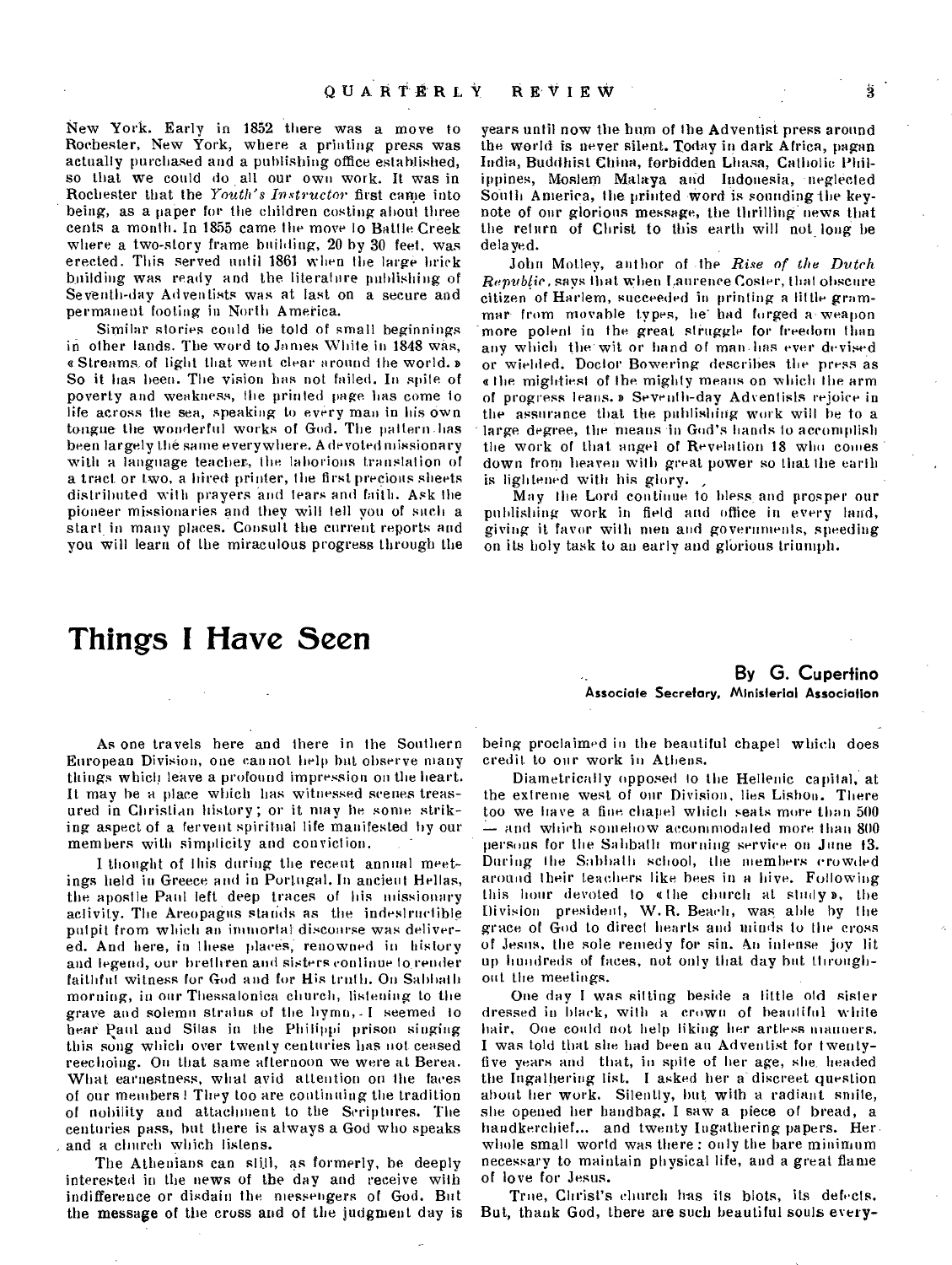## QUARTERLY REVIEW



*Sabbath school, Lisbon, Portugal* 

where in our congregations, — souls who represent a perpetual mystery and confusion for Satan, and a lesson in faithfulness for all of us:

And the work goes on in Portugal, as elsewhere. Difficulties are not lacking, hut the cause is making progress. Sometimes the fight against the forces of evil is almost superhuman. One woman had been a prey to the enemy during long years, but had at last found Christ and also brethren and sisters who were willing to join her in the fight for deliverance. At the-very moment when she was about to descend, into the baptismal waters, she was possessed by an

unclean spirit. a She is mine, she is mine,  $\triangleright$  cried the demon. But calmness, confidence, and prayer won the victory, and our sister, liberated, was buried in the watery grave from wilich she emerged with God's peace in her soul.

In another church, while the pastor was preaching to an attentive audience, a man came down to the front row.' There, without a word, he began to beat his young daughter brutally, dragging her out of the chapel. Tears flowed, but the audience remained calm and prayed. The minister. had the courage to visit the father later and to talk kindly with him, in spite of what had passed. Today this man too is an Adventist, and joy, reigns in the family.

One Sabbath morning,— this -story did not happen in Portugal  $-$  I arrived at a church and was told before the service that it

was a day of fasting. Prayer was being offered- for a young soldier who bad been put in prison because of his faith, and also for the young people who, according to the law, could not marry except in the state church.

Brethren and sisters, these are a few of the a things I have seen *v*. Certainly, there are obstacles still in our way. But we can see too the hand of the Lord at work to strengthen the believers and to give them decisive victories. Let us glorify God for such noble examples of fidelity to the message, and let us go on. «God Himself is with us for our captain. »

# **Islands Under the Capricorn**

The cargo plane was really not very comfortable. We were jammed in the middle of a row of passengers along the starboard wall; in front of us a mountain of baggage balanced dangerously in the safety net. In the cockpit the men were leisurely smoking their cigarettes. The Sakalave woman sitting beside my wife had been having convulsions ever since she boarded the plane at Analaiava: And still we were happy.

We had anticipated an uneventful passage from Tamatave (Madagascar) to the Seychelles Islands aboard a Scandinavian cargo Ship; the *Skiensfjord.* We could hardly wait for her to arrive, and no sooner was she 'in 'port than we were climbing aboard. The-routine of unloading was proceeding normally in preparation for 'the departure the next day. Late that afternoon we got the news : a change of itinerary!

Feverish activity that evening, far into the night. :It took a persistent search to reach some of the air

## **By P. E. Vervoort**  President, Seychelles Islands Mission

line employees by telephone. Fortunately, a French airplane can always make room for last-minute passengers. So it was that we managed, by the skin of our teeth, to catch the weekly cargo plane from Tananarive to Nossi-Be, leaving our goods to be sent on by a friend.

An agent at Tamatave had assured us that a certain schooner, the *Revenant*, was just then leaving Nossi-Bé for the Seychelles. Was she still there? He was not certain, but it was possible.

Below stretched the green slopes\_of the hill country around Arnbanja, our next-to-the-last stop. Anipasindava Bay lay to the larboard ; far ahead we could see the island of- Nossi-Be. The two passengers on our right, both Americans and one a reporter for the *National*  Geographic, were also hoping to catch the mysterious *<i>evenant.* (The name means  $\alpha$  ghost.  $\alpha$ )

A gentleman was waiting at the airport with the good news: « The *Revenant* is expecting you and will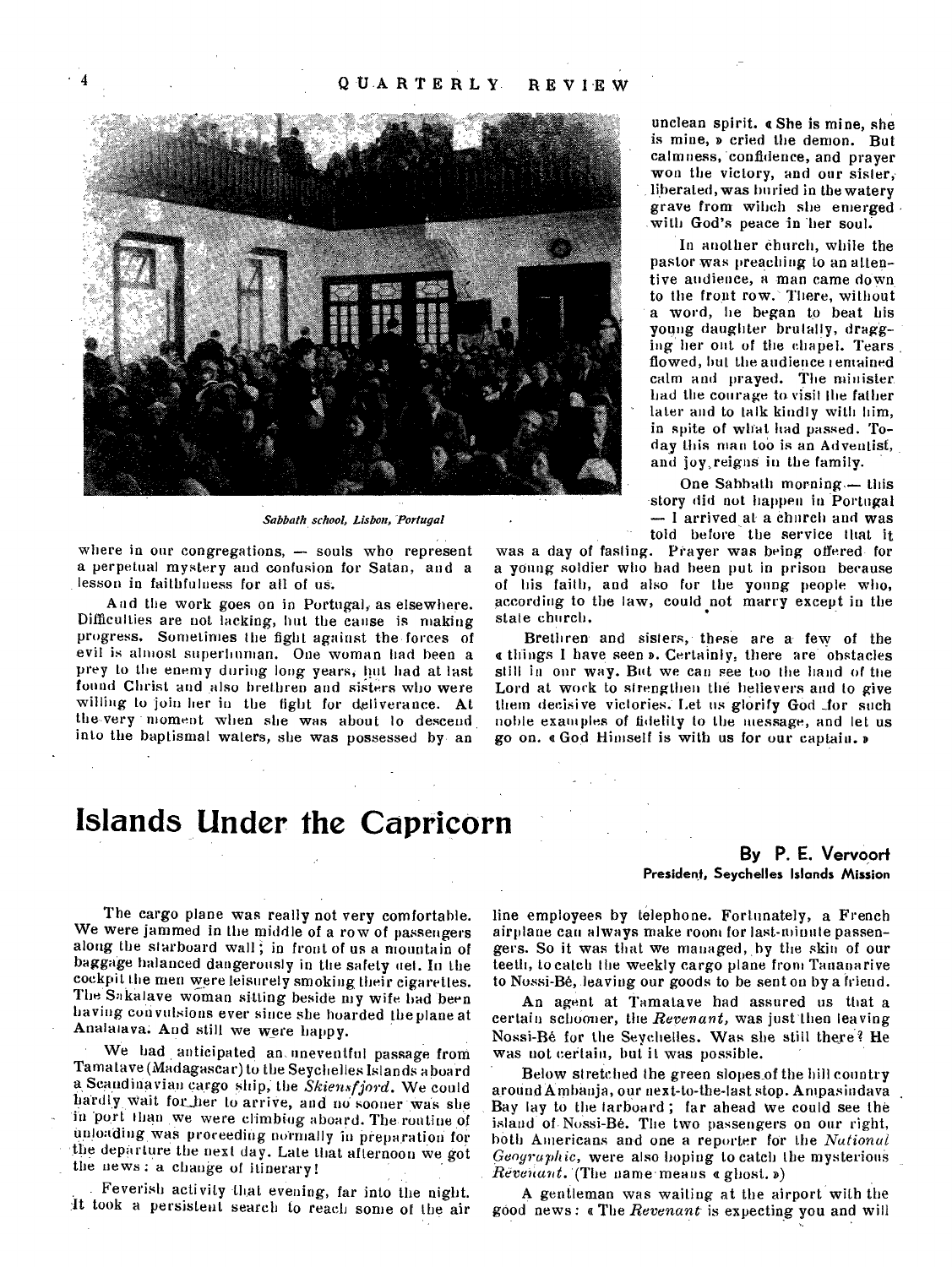leave in a few hours. » A twenty-minute ride across this island paradise brought us to the administrative center, Helville. When we reached the wharf, we could see in the middle of the hay a ship which evoked memories of the past. The *Revenant,* built more than fifty years ago in Australia for the copra traffic in the islands of the Pacific, and known for a quarter of a century as the *Wanetta* in this section of the Indian Ocean, owes -it present name to being shipwrecked on the atoll Farquhar during a cyclone. Abandoned as hopeless, it was put hack in shape by the owner of the tiny island and rechristened *Le Revenant.* 

Her captain, an Adventist, soon had us aboard, and we cast off immediately. A load of  $\alpha$  cockroaches  $\mathfrak{v}$  the Seychelles term for stowaways — was taken back to shore, the sailors busied themselves with the windlass, the anchor was hauled in. A last ray of sunshine lit up Nossi-Be, while farther away Nossi-Komha and in the background Madagascar-sent us a warm goodbye. We slipped out of the hay into the twilight, over a calm sea. For a while the harbor lights served as beacons; then the flashes of the Tany Kely lighthouse helped us to round the southwest coast of the island.

Our coarse was set for the Seychelles, with stops at the islands between Madagascar and Mahe. The first  $stop$  - the next day - was to be the Iles Glorieuses.

There was little sleep for me that first night. My bunk was made- of good Seychelles hardwood which transmitted faithfully every vibration of the 175-horsepower motor directly underneath . . . and I was listening for the wind. First came a light *swell* which rocked us gently, then a whistling in the rigging, and already the crew had hoisted the heavy sails, which were immediately filled out by the wind. The boat tilted slightly, its motion already more agreeable. The next day found us running free under full sail in a blue sea flecked with white foam.

A green line appeared on the horizon early in the afternoon. Very soon we were dropping anchor in the

harbor channel between the coral reefs off the coast of the main island of the Glorieuses, covered with coconut palms and a hand of a filaos, b a sort of evergreen tree. A few natives of Madagascar carry on a trade in copra and guano under the direction of a responsible Creole. Once a year the accounts are made up and the French custums officer makes his inspection — in theory. Here I visited a sick man and wandered about the triangular island while the workers and their provisions were unloaded. Our American friend was busily putting in order a whole battery of cameras.

Against the setting sun, innumerable clouds of sea gulls went by, headed toward the small uninhabited island of Lys, to the north. Before nightfall we had abandoned our dangerous anchorage and were headed toward the island of Astove.

Astove occupies the whole circumference of a small atoll, except for achannel, not at all deep on the south. It is one of the most recent coral formations in theeastern part of the Indian-Ocean. The lagoon is quite shallow. A flourishing village lies in a coconut grove to the east. Its inhabitants are largely employed in the guano commerce. Except for this village, the island has a completely deserted aspect. To anchor a ship off such a coast, where coral formations rise perpendicularly from great depths, would be unsafe ; the schooner was made fast to a mooring rope- brought out by canoes. Even so, had it not been for the wind blowing seaward, we would have had no choice but to continue -our voyage.

The next stage of the journey took us to the Cosmoledo Islands, 22 miles north of Astove. In spite of the short distance, a constant watch had to be maintained, as the ocean currents are extremely variable, and the islands barely rise above sea level. A slight error could have caused us to pass without seeing them. Therefore there was almost always a sailor at the top of the mast, exploring the horizon.

The Cosmoledo Islands are the remains of an immense atoll destroyed by the waves and the currents. Here the lagoon cannot he distinguished from the ocean except by its lack of depth. The principal island, Menai, has a few coconut palms and  $\epsilon$  filaos,  $\epsilon$  and along the shore of the lagoon a thick forest of mangrove trees. The hard wood of this tree is a source of revenue. The little colony here also used to fish for sharks. However, the *Revenant* came and took off all the families, as the government had decided to abandon the island. The other islands of this group are formed of coral, and several are inhabited by great numbers of sea birds.

We spent a whole day here taking on cargo, and it was my privilege to take part in an exploration of the other islands with au open boat. Cutting across the lagoon, we first visited the island to the southwest. Birds gathered from all directions, astonished at this encroachment on their domain. Gannets flew a few



*Mars' Hill where Paul preached his sermon of Acts 17*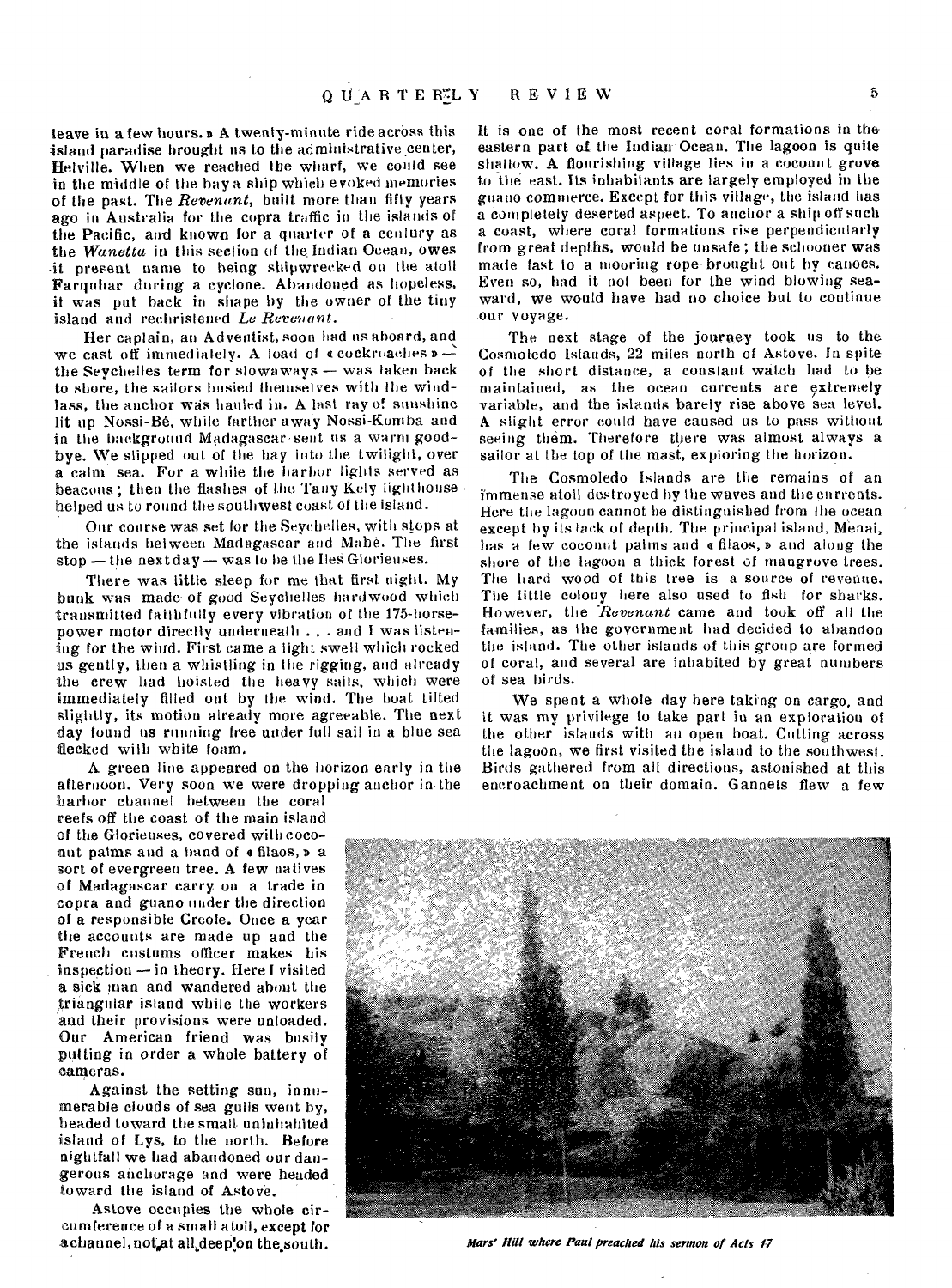| Name of Conference<br>or Mission                                                                                                                                                                                                                                                                                                                                                                                                                                                | ö<br>Number<br>Churche                      | Previous<br>Membership                                       | Baptism                                                      | Vote                                                                | Letter                     | Gain<br>Total                                     | Apostasy                                                       | Death                     | Letter                                      | Losses<br>Total                                            | Gain<br><b>Net</b>                                  | g<br>res<br>ΔŹ                                                         | <b>Minister</b><br>Ord.                        | Ministers<br>Lic.                   | Credentialed<br>Missionaries                         | Missionaries<br>Licensed       | <b>Bible</b>                                   | इ<br>$\sin$<br>ers<br>Elem.<br>Teach     | Canvassers                                                                                     | Total                                                             | her of<br>Schools<br>Numl<br>Sab. S      | Sab. School<br>Membership                | e<br>ance<br>Average<br>Attenda         |
|---------------------------------------------------------------------------------------------------------------------------------------------------------------------------------------------------------------------------------------------------------------------------------------------------------------------------------------------------------------------------------------------------------------------------------------------------------------------------------|---------------------------------------------|--------------------------------------------------------------|--------------------------------------------------------------|---------------------------------------------------------------------|----------------------------|---------------------------------------------------|----------------------------------------------------------------|---------------------------|---------------------------------------------|------------------------------------------------------------|-----------------------------------------------------|------------------------------------------------------------------------|------------------------------------------------|-------------------------------------|------------------------------------------------------|--------------------------------|------------------------------------------------|------------------------------------------|------------------------------------------------------------------------------------------------|-------------------------------------------------------------------|------------------------------------------|------------------------------------------|-----------------------------------------|
| $\cdot$ 1                                                                                                                                                                                                                                                                                                                                                                                                                                                                       | $2^+$                                       | 3.                                                           | 4 <sup>1</sup>                                               | 5                                                                   | 6                          | 7                                                 | 8                                                              | . 9                       | 10                                          | 11                                                         | 12                                                  | 13                                                                     | 14                                             | 15                                  | 16                                                   | 17                             | 18                                             | 19                                       | 20                                                                                             | 21                                                                | 22                                       | 23                                       | 24                                      |
| <b>EUROPEAN DIV.</b><br>SOUTHERN<br>AUSTRIAN UNION CONF.<br>Danube Conference<br>Alpine<br>$\rightarrow$<br>.<br>$\mathcal{V}^{\bullet}_{\mathbf{r}}$ .<br>Total :<br>$\sim$ 10                                                                                                                                                                                                                                                                                                 | 22<br>$-19$<br>41                           | 1527<br>1148<br>2675                                         | . 11<br>$\bf{2}$<br>13                                       | $\overline{\phantom{0}}$                                            | 19<br>7<br>$\overline{26}$ | 30<br>9<br>39                                     | 10<br>$\overline{10}$                                          | 9<br>$\overline{16}$      | 19<br>21<br>40                              | 36<br>30<br>66                                             | - 6<br>$-21$<br>$-27$                               | 1521<br>11 27<br>2648                                                  | 3<br>6<br>7<br>16                              | 4<br>4<br>9                         | 3<br>-1<br>$\overline{\mathbf{2}}$<br>6              |                                | 1                                              |                                          | 11<br>8<br>19                                                                                  | 11<br>25<br>23<br>59                                              | $\substack{22 \\ 19}$<br>$\overline{41}$ | 1708<br>1174<br>2882                     | 1053<br>884<br>1937                     |
| CZECHOSLOVAKIAN U. C.<br>and the control<br>Total :                                                                                                                                                                                                                                                                                                                                                                                                                             | 114                                         | 6174                                                         | 400                                                          | $\overline{\phantom{a}}$                                            | $\overline{\phantom{a}}$   | 400                                               | 65                                                             | 35                        | $\overline{a}$                              | 100                                                        | 300                                                 | 6474                                                                   | 33                                             | $3^{\circ}$                         | $\bf{2}$                                             | 3                              | 19                                             |                                          | 8                                                                                              | 68                                                                | 160                                      | 6000                                     | 5400                                    |
| FRANCO-BELGIAN U. C.<br>Belgian<br>Conference<br>East France<br>≫<br>.<br>North France »<br>.<br>$\sim$<br>South east France »<br>South west France $\mathcal{F}$ : $\ldots$<br>$\sim 10^{-1}$<br>- a j<br>Total:<br>A.                                                                                                                                                                                                                                                         | 14<br>ਂ 18<br>17<br>$\bf{22}$<br>6<br>77    | 912<br>483<br>1191<br>951<br>207<br>$\overline{3}$ 744       | 25<br>12<br>44<br>29<br>5<br>115                             | 1<br>1<br>6<br>---<br>$\overline{7}$<br>15                          | 12<br>12<br>45<br>4<br>74  | 27<br>25<br>62<br>74<br>16<br>204                 | 8<br>$\overline{\phantom{a}}$<br>14<br>4<br>3<br>29            | 4<br>g<br>4<br>20         | 5<br>8<br>15<br>20<br>17<br>65              | 17<br>11<br>38<br>28<br>20<br>114                          | - 10<br>14<br>24<br>: 46<br>- 4<br>90               | 922<br>497<br>1215<br>997<br>203<br>3834                               | 3<br>5<br>З<br>6<br>3<br>$\overline{27}$       | $\boldsymbol{2}$<br>$\overline{21}$ | -1<br>$\cdot$ 1<br>$\mathbf{1}$<br>3                 | 4<br>5<br>37                   | $\overline{2}$<br>$\overline{\mathbf{2}}$<br>4 | 1<br>1<br>$\mathbf{1}$<br>3              | 4<br>5<br>24<br>-9<br>6<br>48                                                                  | 10<br>22<br>19<br>48<br>30<br>14<br>$\overline{143}$              | $15\,$<br>-17<br>18<br>24<br>6<br>80     | 964<br>515<br>1198<br>942<br>229<br>3848 | 653<br>345<br>910<br>675<br>164<br>2747 |
| HUNGARIAN U. C. $\ldots$                                                                                                                                                                                                                                                                                                                                                                                                                                                        |                                             |                                                              |                                                              |                                                                     |                            |                                                   |                                                                |                           |                                             |                                                            |                                                     |                                                                        |                                                |                                     |                                                      |                                |                                                |                                          |                                                                                                |                                                                   |                                          |                                          |                                         |
| $\mathbf{r} \in \mathbf{r}$ and $\mathbf{r}$<br>JUGOSLAVIAN U. C.                                                                                                                                                                                                                                                                                                                                                                                                               | 155                                         | 7463                                                         | 115                                                          |                                                                     |                            | 115 <sup>1</sup>                                  | 641                                                            | <b>110</b>                | المستند                                     | 751                                                        | $-636$                                              | 6827                                                                   | 26                                             | 10                                  | 4                                                    | 15                             | 35                                             |                                          |                                                                                                | 90                                                                | 175                                      | 7000                                     | 6500                                    |
| $\overline{\phantom{a}}$ $\overline{\phantom{a}}$ $\overline{\phantom{a}}$ $\overline{\phantom{a}}$ $\overline{\phantom{a}}$ $\overline{\phantom{a}}$ $\overline{\phantom{a}}$ $\overline{\phantom{a}}$ $\overline{\phantom{a}}$ $\overline{\phantom{a}}$ $\overline{\phantom{a}}$ $\overline{\phantom{a}}$ $\overline{\phantom{a}}$ $\overline{\phantom{a}}$ $\overline{\phantom{a}}$ $\overline{\phantom{a}}$ $\overline{\phantom{a}}$ $\overline{\phantom{a}}$ $\overline{\$ | 230                                         | 7638                                                         | 750                                                          |                                                                     |                            | 750                                               | 45                                                             | 78                        | $\overline{\phantom{a}}$                    | 123                                                        | 627                                                 | 8265                                                                   | 30                                             |                                     | $8 -$                                                | 7                              | 16                                             | مست                                      |                                                                                                | 61                                                                | 300                                      | 10000                                    | 9500                                    |
| RUMÁNIAN U.C. $\dots \dots$<br>$\mathbb{Z}$ and $\mathbb{Z}$ $\mathbb{Z}$ $\mathbb{Z}$ $\mathbb{Z}$ $\mathbb{Z}$ $\mathbb{Z}$ $\mathbb{Z}$ $\mathbb{Z}$ $\mathbb{Z}$ $\mathbb{Z}$ $\mathbb{Z}$ $\mathbb{Z}$ $\mathbb{Z}$ $\mathbb{Z}$ $\mathbb{Z}$ $\mathbb{Z}$ $\mathbb{Z}$ $\mathbb{Z}$ $\mathbb{Z}$ $\mathbb{Z}$ $\mathbb{Z}$ $\mathbb{Z}$ $\mathbb{Z}$<br>$\mathcal{L}$ .                                                                                                   | 551                                         | 38890                                                        | 3000                                                         |                                                                     | -                          | 3000                                              | 500                                                            | $\overline{250}$          | $\hspace{0.05cm}$                           | 750                                                        | 2250                                                | 41140                                                                  | 78                                             | 11                                  | $\overline{\phantom{a}}$                             | 47                             |                                                |                                          |                                                                                                | 136                                                               | 560                                      | 40000                                    | 40000                                   |
| $SWISS$ U. C. $\dots\dots\dots\dots\dots\dots$<br>German Swiss Conference<br>Leman<br>$\sim$ $\sim$<br>$\lambda$<br>Total :                                                                                                                                                                                                                                                                                                                                                     | 34<br>25<br>59                              | 1898<br>1285<br>$\overline{3}$ 183                           | 31<br>17<br>48                                               | $\overline{\phantom{a}}$<br>$\mathbf{1}$<br>$\overline{\mathbf{1}}$ | 19<br>5<br>24              | 50<br>23<br>73                                    | $\boldsymbol{2}$<br>4<br>$\overline{\mathbf{6}}$               | 9<br>3<br>$\overline{12}$ | 11<br>5<br>$\overline{16}$                  | $22\,$<br>12<br>$\overline{34}$                            | 28.<br>11<br>$\overline{39}$                        | 1926<br>1296<br>$\overline{3}\overline{2}\,\overline{2}\,\overline{2}$ | $\boldsymbol{2}$<br>11<br>8<br>$\overline{21}$ | 2<br>$\mathbf{1}$<br>$\bf{2}$<br>5  | $\boldsymbol{2}$<br>1<br>3                           | 3<br>9<br>6<br>$\overline{18}$ | $\bf{0}$<br>3<br>$\bf{2}$<br>$\overline{5}$    | $\boldsymbol{2}$<br>$\bf{3}$<br>5        | 25<br>11<br>36                                                                                 | 7<br>53<br>33<br>93                                               | 33<br>24<br>57                           | 1892<br>1287<br>3179                     | 1124<br>1010<br>2134                    |
| ANGOLA UNION MISSION<br>$Benguela$ Mission $\ldots \ldots$<br>Bongo Mission $\ldots \ldots \ldots$<br>Cuale<br>$\mathbf{v}$<br>.<br>Lucusse<br>.<br>$\mathbf{v}$<br>Luz<br>. <i>.</i><br>×.<br>Namba Mission<br>Nova Lisboa Mission<br>Total:                                                                                                                                                                                                                                   | -1<br>23<br>-1<br>1<br>1<br>$\bf{2}$<br>-30 | 49<br>3113<br>298<br>98<br>522<br>-841<br>1168<br>6089       | $\mathbf{2}$<br>548<br>84<br>11<br>123<br>117<br>327<br>1212 |                                                                     | $\overline{a}$             | 2<br>548<br>84<br>11<br>123<br>117<br>327<br>1212 | 10<br>----<br>$\overline{7}$<br>$\overline{\phantom{a}}$<br>17 | '6<br>3<br>9              | 7<br>$\overline{2}$<br>3<br>$\overline{12}$ | 7<br>16<br>$\boldsymbol{2}$<br>$\boldsymbol{7}$<br>6<br>38 | - 5<br>532<br>82<br>11<br>116<br>117<br>321<br>1174 | 44<br>3645<br>380<br>109<br>638<br>958<br>1489<br>7263                 | 23                                             | 3<br>6<br>15                        | $\overline{\phantom{a}}$<br>$\overline{\phantom{a}}$ | 9<br>11<br>29                  | نسب<br>$\overline{\phantom{a}}$                | 35<br>25<br>4<br>30<br>14<br>21<br>129   | $\sim$<br>$\frac{1}{2}$<br>-<br>$\frac{1}{2}$<br><br>$\overline{2}$<br>$\overline{\mathbf{2}}$ | 14<br>$\boldsymbol{2}$<br>55<br>32<br>6<br>41<br>-16<br>32<br>198 | 194                                      | 15691 11152                              |                                         |
| FRENCH EQ. $AFR$ , U.M. $\ldots$ .<br>Batouri<br>Mission<br>Bertoua<br>. . <b>.</b><br>$\rightarrow$<br>Kribi<br>»<br>. <i>.</i><br>Maroua<br>$\rightarrow$<br>.<br>Nanga-Eboko »<br>. <i>.</i><br>Sangmelima »<br>. <b>.</b><br>Yaoundé<br>Y.<br>. . <b>.</b> .<br>Total:                                                                                                                                                                                                      | 3                                           | 448<br>233<br>257<br>255<br>1335<br>357<br>73<br>$21 - 2958$ | 13<br>34                                                     |                                                                     |                            | 13<br>21<br>34                                    | -1<br>- 8                                                      | 3                         | 3                                           | 4<br>14<br>18                                              | 9<br>7<br>16                                        | 448<br>233<br>266<br>255<br>1335<br>3.64<br>73<br>2974                 | 2<br>2<br>3<br>3<br>3<br>1<br>16               |                                     | -1<br>$\mathbf{1}$                                   | 9<br>39                        | 21<br>10<br>-5<br>11<br>$\frac{33}{5}$<br>85   | 6<br>7<br>12<br>ำ<br>25<br>14<br>2<br>67 | 3<br>3                                                                                         | $\overline{13}$<br>31<br>23<br>27<br>15<br>77<br>25<br>7<br>218   | 112                                      | 10000                                    | 7500                                    |

# **STATISTICAL REPORT OF THE SOUTHERN EUROPEAN DIVISION OF S. D. A. FOR THE QUARTER ENDING SEPTEMBER 30. 1953**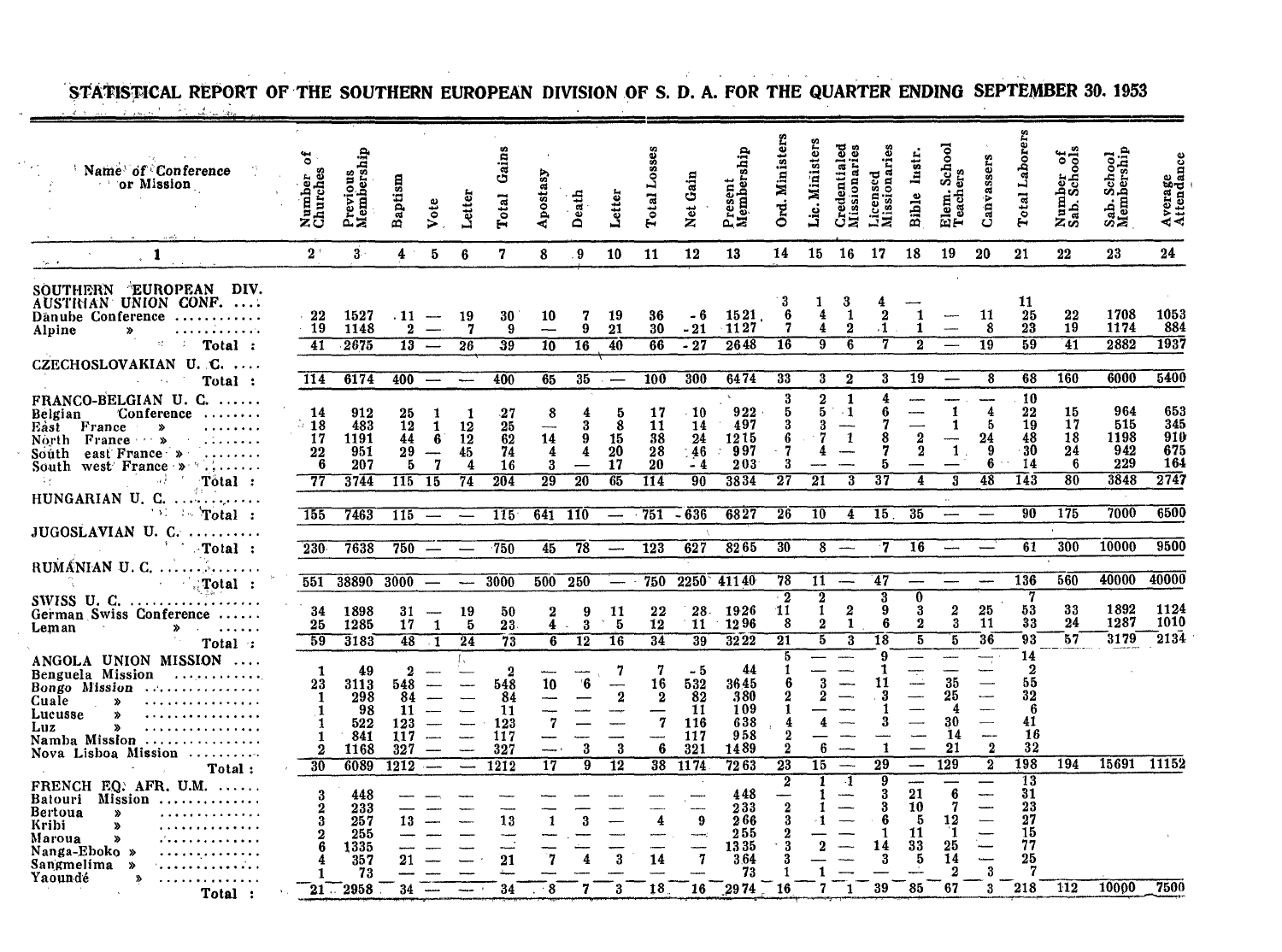$\mathcal{A}^{\mathcal{A}}$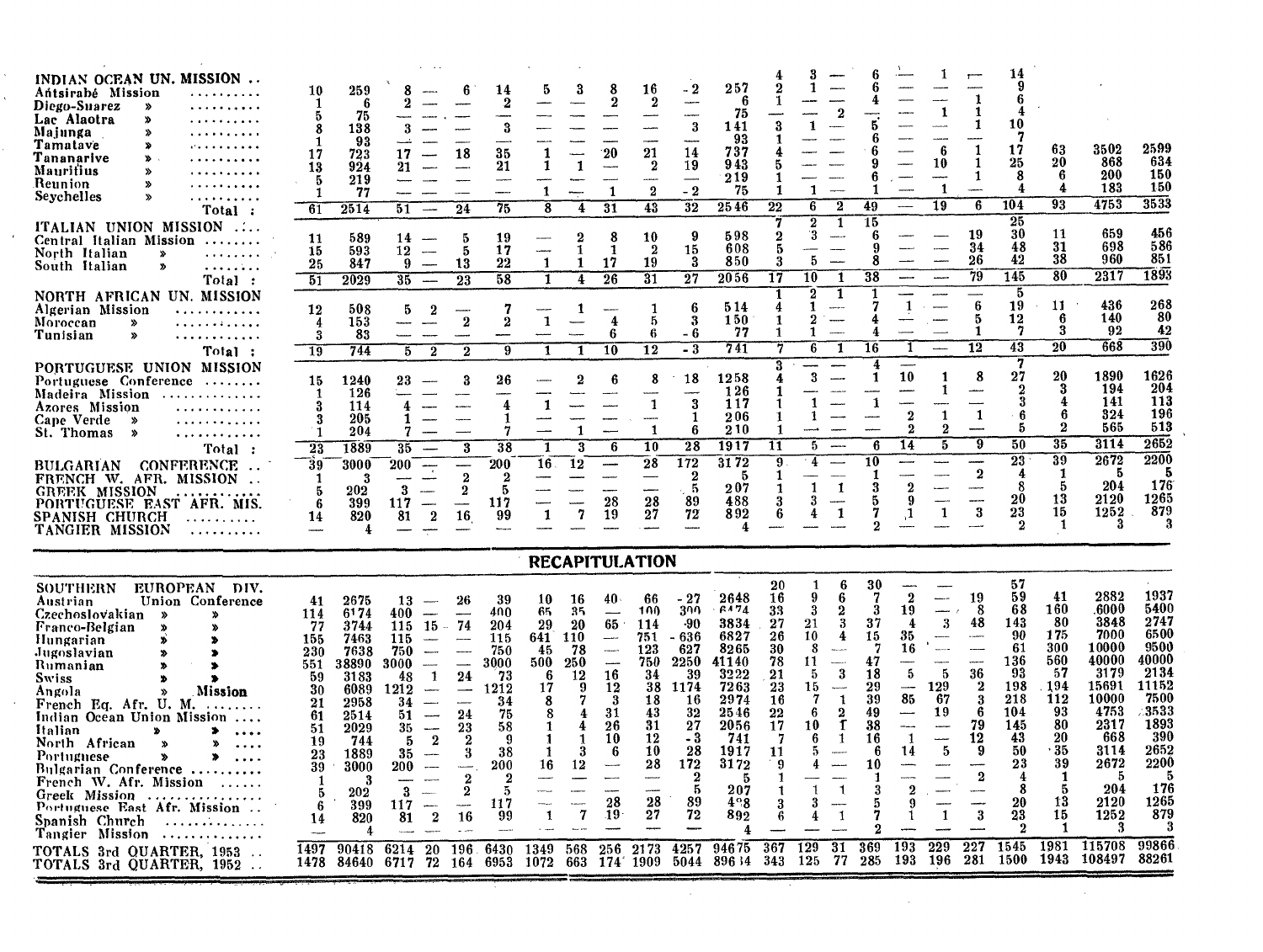inches above our heads, scrutinizing us with their great eyes. Suddenly one would dart in pursuit of a fish which the swift frigate-birds, watching from above, would snatch from under the beak of the distracted gannet. Landing on one of the islands, we were able to approach the birds freely; they moved about excitedly but did not fly away. The American photographer, Mr. Keynes, was in his element, and his camera clicked away at a great rate.

The waters about the islands abound in turtles, harmless creatures that swim up from the Mozambique Channel in order to lay their *eggs* in the white sand of these tropical islands. The sailors had not forgotten there harpoons, for turtle fishing is very profitable. From a long way off they can recognize a floating turtle. Their harpoon consists of a wooden handle with *a* detachable iron point tied loosely to the handle by a strong cord. Iii the middle of the lagoon we discovered a couple of turtles floating ecstatically, oblivious to our silent approach. A man was stationed at the bow, a harpoon in each hand. Willi *a* swift, deft movement he harpooned both the male and the female at very close range. The turtles, taken by surprise, submerged immediately.

The shock loosed the knot around the handle, which was now floating on the water and could easily be recovered. But the iron point had buried itself several centimeters deep in the shell and was kept-there by the turtle itself, which before diving fills its lungs with air, contracting its muscles in such a way that the point is gripped tightly in the shell. Two men held the lines, and our boat spun like a top in all directions, carried by these vigorous creatures.

I was somewhat ill at ease, for a few minutes earlier a hammerhead shark had circled our frail craft. The photographer, very excited but not yet having his sea legs, was continually losing his balance; his pictures must contain some rare studies of the white wind-blown clouds overhead, rather than the struggles of the dark masses a few fathoms below the surface of the water.

Finally the exhausted turtles bad to come up for' air. The sailors took advantage of this to reel in a good length of line, thus limiting their sphere of activity. At the moment they rise to the surface, however, the line is left slack, for in emptying their lungs they have relaxed their muscles and the iron point could easliy be detached from the shell.

Soon one was hauled alongside the boat, two men \_grasped its front legs, all the others crowded on the ,opposite side to balance the boat, and a moment later an enormous female was lying on her back, helpless, *in* the bottom of the boat. The male soon joined her. Caution was indicated, for a kick from a turtle can break a man's leg. Nevertheless, we had to walk across their stomachs in a moving boat!

Back in the *Revenant*, we left the isles of adventture behind as we sailed east. The supply of drinking water on board was diminishing rapidly. We had been unable to get any in the Cosmoledo Islands, due to a severe drought. Therefore it was decided to touch at Assumption before going on to Aldabra. The island of Assumption is uninhabited, although the ruins of a village testify to *a* livelier past. We found a reservoir

hill of rain water and the crew made many trips back and forth with wooden barrels. Rationing was discontinued, to the general satisfaction.

Aldabra was our last stopping place. It is a large atoll with several narrow cuts in its ring-shaped reef.

The lagoon is more than 25 kilometers in diameter. The islands are bare except in the immediate vicinity of the village, where there are coconut palms and mangroves. About a hundred people eke out a wretched existence under the orders of an administrator. The boat was late in coming, and they had almost nothing to eat except coconuts, fish, and turtles.

For our American friend, the Aldabra Islands were one of the objectives of the trip, for they figure in his family history. During the last century, when the giant turtles were about to become extinct, a number of scholars, including Charles Darwin, signed a petition to the British government urging their. protection. The Aldabra Islands were designated as a refuge for these turtles. And Mr. Keynes is a descendant of Darwin. Perhaps it was because of his evolutionist ancestry that he was careful lo avoid any discussion of religion! His companion, a Catholic, was more accessible, and we had many interesting conversations.

I visited the workmen while the plrotographerswent to see the giant turtles on another island. After having taken aboard some of the workmen who had fulfilled their contract, as well as a cargo of salt fish, mangrove wood, and about a hundred turtles, we hauled up the anchor and made for Mahe, principal island of the Seychelles. The turtles, stretched out on their backs, covered the whole deck, sliding from one side to the other with the movements of the beat. Thus we were obliged to spend our days in the 'cramped cabin or else on top of it. And it was with a sigh of relief that one morniug we saw the granite of Mahe loom up before  $us$  — the end of a tiring but instructive voyage, marking another step in our lives in the Master's service.

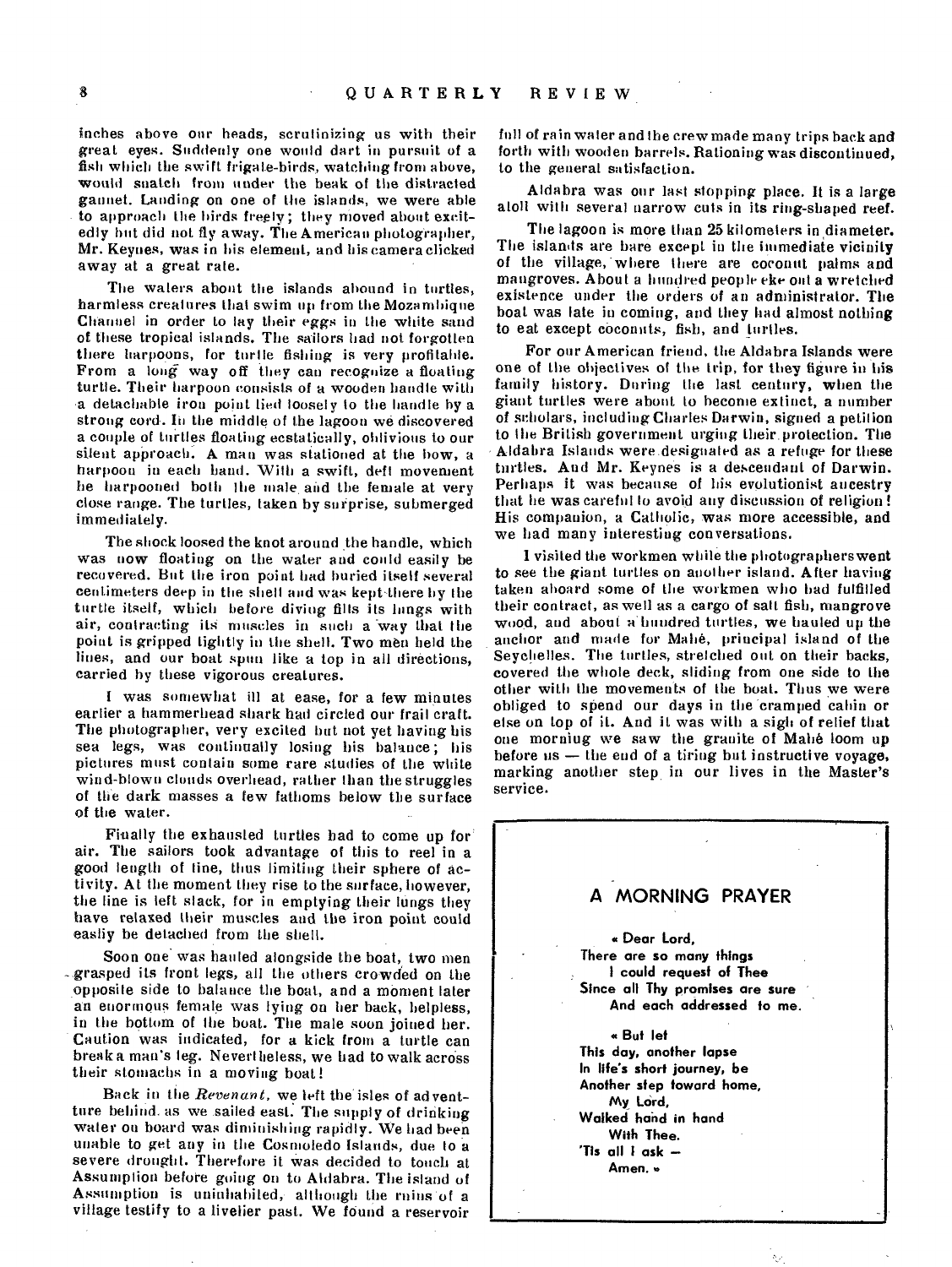# **The Tale of Two Churches**

## **By C. L. Torrey**  Treasurer, General Conference

One Sabbath last summer I was asked to speak at a certain church in a medium-sized town. It had taken me considerable time to find the church, as it was located on a narrow side street surrounded by old dwelling houses. After parking my-car, I stood and looked at the church building. So far as I could see, it had not been painted for many years. Some of the boards had rotted and doubtless the decay had penetrated quite deeply.

.1 started to walk up the front steps. Some of the boards were loose and it was really, quite unsafe.

I walked on into the church and sat down on a shabby-looking seat. The majority of the members were already there, and Sabbath school was about to begin. I glanced at the rostrum. It was unkept. The interior badly needed redecorating. I thought, «What would a little paint do to this place! » No interest seemed to have been taken at all in this church by the elder or deacon.

-After the service I discussed the condition of the church with the elder and the deacon. They readily agreed that the church needed to be repaired and repainted. But said they, a The people of the church are poor and the conference has given us no money for this work; therefore, we can do nothing. Some day the conference officers will realize that something must be done and funds will he provided, then we will repair and paint it. »

So often we find this attitude where church leaders and members are concerned. It had-never occurred to the elder and the deacon to place the burden upon the church members to beautify the house of God. When I suggested to these leaders that the men of the church, some of whom were good carpenters, might donate their time to repair the church, and an offering he taken for the purpose of buying paint, it seemed to be a brand new thought to them. They had been looking to the conference fur the money instead of to themselves, and in the meantime they were apparently satisfied to sit with their hands. folded and wait it out.

I then inquired if they bad insured their church against fire. The answer was in the negative.

The pitiful condition of the church had its detrimental reaction upon the church members. They did not like to invite people to their church to worship until the conference repaired and painted it, so no new members had been added for a long time. It might have been so different if the members of the church had taken a financial interest in keeping the house of God in good repair and beautiful.

Later on I had occasion to attend church in another town, and what a different situation obtained ! This church was also surrounded by older dwellings, some of which were unkept, so that the church so beautifully painted stood as a light in the midst of its surroundings. As I walked up the front steps,.all in

good repair, a lady with a big smile extended her hand in welcome and invited me to join in worshiping in her church.

As I walked inside, I noticed that-everything was' order and harmony. The members were a happy group. And why not? How could they be otherwise? The rostrum was neat and clean ; the interior had been beautifully decorated. Truly this was God's house and the strains of the first hymn were good to hear as the voices of members poured out their joy and praise to God for His goodness and love.

The members of this church love to invite their friends and neighbors to attend the church service, and as a result there were many new members praising God for showing them the light of truth.

The messenger of the Lord has said, «To the humble, believing soul, the house of God on earth is the gate of heaven. The song of praise, the prayer; the words Spoken by Christ's representatives, are God's appointed agencies to prepare a people for the church above, for that loftier worship into which there can enter nothing that defileth.» *Testimonies,* Vol. V, p. 491.

The financial responsibility of keeping our church buildings and the furnishings in good repair belongs to the Members of the church. They can find happiness and satisfaction in making their church a place where the angels and the Holy Spirit will love to visit with them. Surely these holy, heavenly agencies cannot be happy in anything less than the best.

God loves His church — every member 'of it. « Enfeebled and defective, needing constantly to be warned and counseled, the church is nevertheless the object of Christ's supreme regard. » Testimonies, Vol. VII, p. 16.

We should feel it our duty and privilege and indeed a pleasure to share in the responsibility of keeping our churches in good repair for our heavenly guests and also to attract strangers who may join in worshiping with us.

#### A HISTORY OF PACIFIC UNION COLLEGE

#### fo Former P. U. C. and Healdsburg Students and' Teachers:

A history of Pacific Union College in word and picture is planned for publication in 1957, P. U. C.'s seventy-fifth anniversary year. Though most of the alumni have been contacted, the help of all former students and teachers is desired. The College History Committee will be happy to send details on the types of material and pictures wanted. Postage both ways will be paid on material sent in. Please write at once to: The Editor, « History of Pacific Union College, » Box 373, Angwin, California.

ä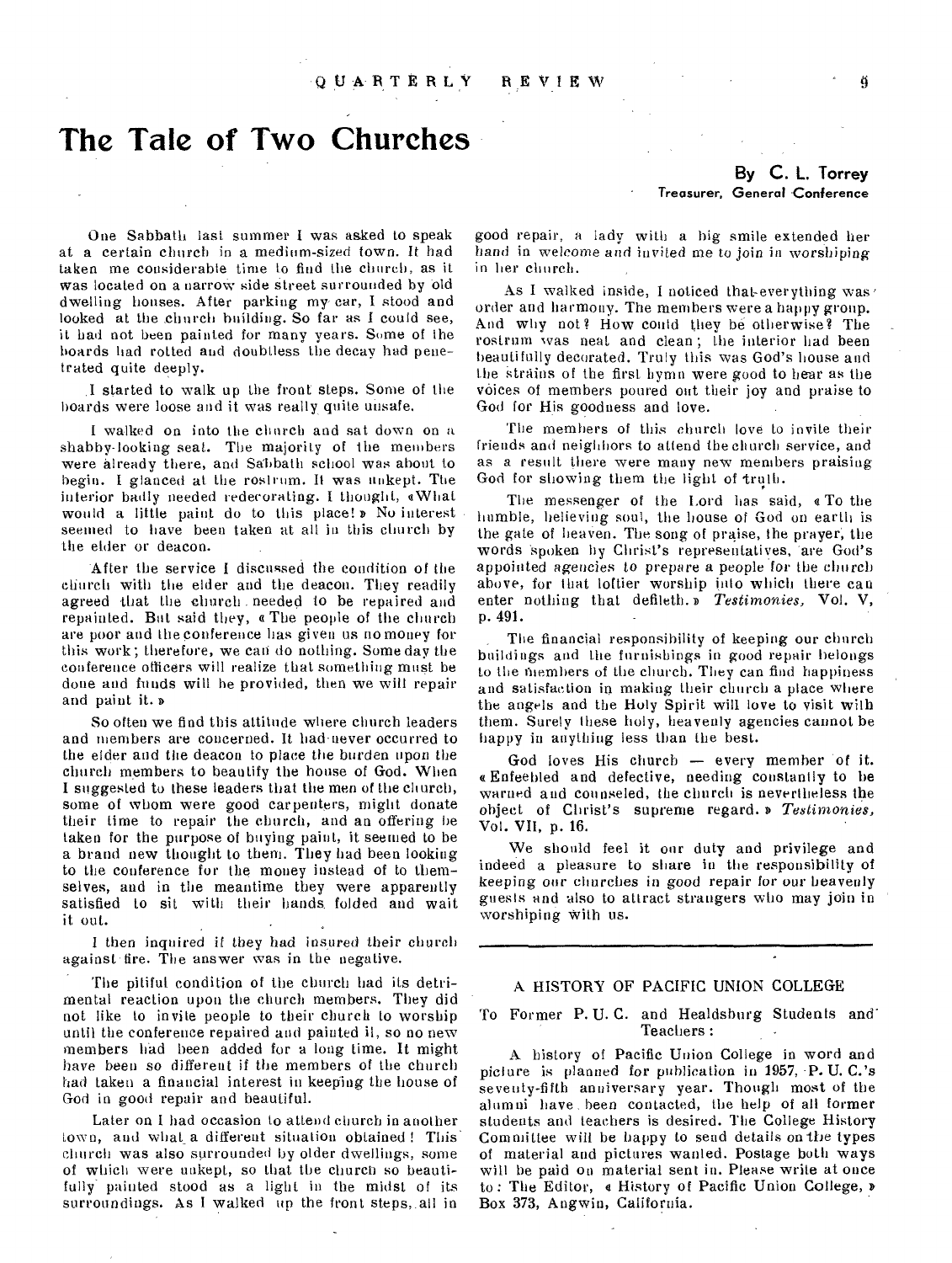# **A Tribute to Our New Guinea Believers**

Returning recently to Sydney from a visit to the extensive and primitive territory of New Guinea, I found myself seated in the plane beside an Australian army officer. A severe attack of scrub typhus picked up in the jungle had made it necessary for him to return to a temperate climate to convalesce.

Noting my choice of diet and my declining a cigarette, he quickly asked- if I were a Seventh-day Adventist. Not surprised at my reply, he assured me that he had considerable respect for our church and for the results of our mission work in New Guinea. a I have several S. D. A. mission boys — natives of New Guinea  $-$  serving in my unit,  $\triangleright$  he continued. a All of them have been educated in your training schools and are staunch adherents to the principles of your church. In the army and especially when we are on patrol, it is-so difficult to provide the kind of diet they insist upon. But because of the willing and loyal service they give, we consider it well worth a little trouble on our part to help them live up to their principles. As for smoking, not one of them will-touch tobacco, in spite of all the tempting approaches that have been made to them. »

#### **By W. L. Pascoe Treasurer, Australasian Division**

He told me of a recent patrol he had made with these boys, across the, towering ridges of the Owen Stanley Range by way of the famous war-time Kokoda Trail. The going had been hard. The weather had been against them as they struggled- up and down those heights through dripping jungle. Tropical vegetation had overgrown the trail. As a result they had wandered off the trail many times and become lost. «But invariably, p he said, a we would come to a village of Seventh-day Adventist natives away up in those remote parts of the Owen Stanley Range, and they would give us food and shelter and lead us back to the trail. » Are there any plaCes in New Guinea where your missionaries have not penetrated? » he asked.

How I wished I could have answered **«No»** to that question ; but that was impossible. In my ears were ringing still the calls to which I had- been listening during the two previous weeks, calls for funds to consolidate our work and train -these nationals of New Guinea. Large numbers of eager young people are asking to be trained for service in the many still unentered parts of that great territory.

# **Mrs. E. G. White on the Law**

The law was our schoolmaster to bring us unto Christ, that we might be justified by faith.  $\triangleright$  In this scripture, the Holy Spirit through the apostle is speaking especially of the moral law. The law reveals sin to us, and causes us to feel our need of Christ and to flee unto Him for pardon and peace by exercising repentance toward God and faith toward our Lord Jesus Christ.

An unwillingness to yield up preconceived opinions, and to accept this truth, lay at the foundation of a large share of the opposition manifested at Minneapolis against the Lord's message through Brethren Waggoner and Jones. By exciting that opposition, Satan succeeded in shutting away from our people, in a great measure, the special power of the Holy Spirit that God longed to impart to them. The enemy prevented them from obtaining that efficiency which might -have been theirs in carrying the truth to the world, as the apostles proclaimed it after the day of Pentecost. The light that is to lighten the whole earth with its glory was resisted, and by the action of our own brethren has been in a great degree kept away from the world...

The law of ten commandments is not to be looked upon as much from the prohibitory side, as from the mercy side. Its prohibitions are the sure guarantee of happiness in obedience. As received in Christ, it works in us the purity of character that will bring joy to us through eternal ages. To the obedient it is a wall of protection. We behold in it the goodness

## **Sunnyside, Cooranbong, Australia, June 6, 1896**

of God, who by revealing to men the immutable principles of righteousness, seeks to shield them from the evils that result from transgression.

We are not to regard God as waiting to punish the sinner for his sin. The sinner brings the punishment upon himself. His own actions start a train of circumstances that bring the sure result. Every act of transgression reacts upon the sinner, works' in him a change of character, and makes it more easy for him to transgress again. By choosing to sin, men separate themselves from God, cut themselves off from the channel of -blessing, and the sure result is ruin and death.

The law is an expression of God's idea. When we receive it in Christ, it becomes our idea. It lifts us above the power of natural desires and tendencies, above temptations that lead to sin:  $\alpha$  Great peace have they that love Thy law; and nothing shall offend them,  $\nu$  - cause them to stumble.

There is no peace in unrighteousness; the wicked are at war with God. But he who receives the righteousness of the law in. Christ, is in harmony with heaven. «Mercy and truth are met together; righteousness and peace have kissed each other. » -Letter 96, 1896.

(Accompanying the foregoing statement is a notation made by Mrs. White's secretary addressed to Elder Uriah Smith : a The enclosed pages present a few points which were opened to Sister White last night, and which she wished sent to you. **8)**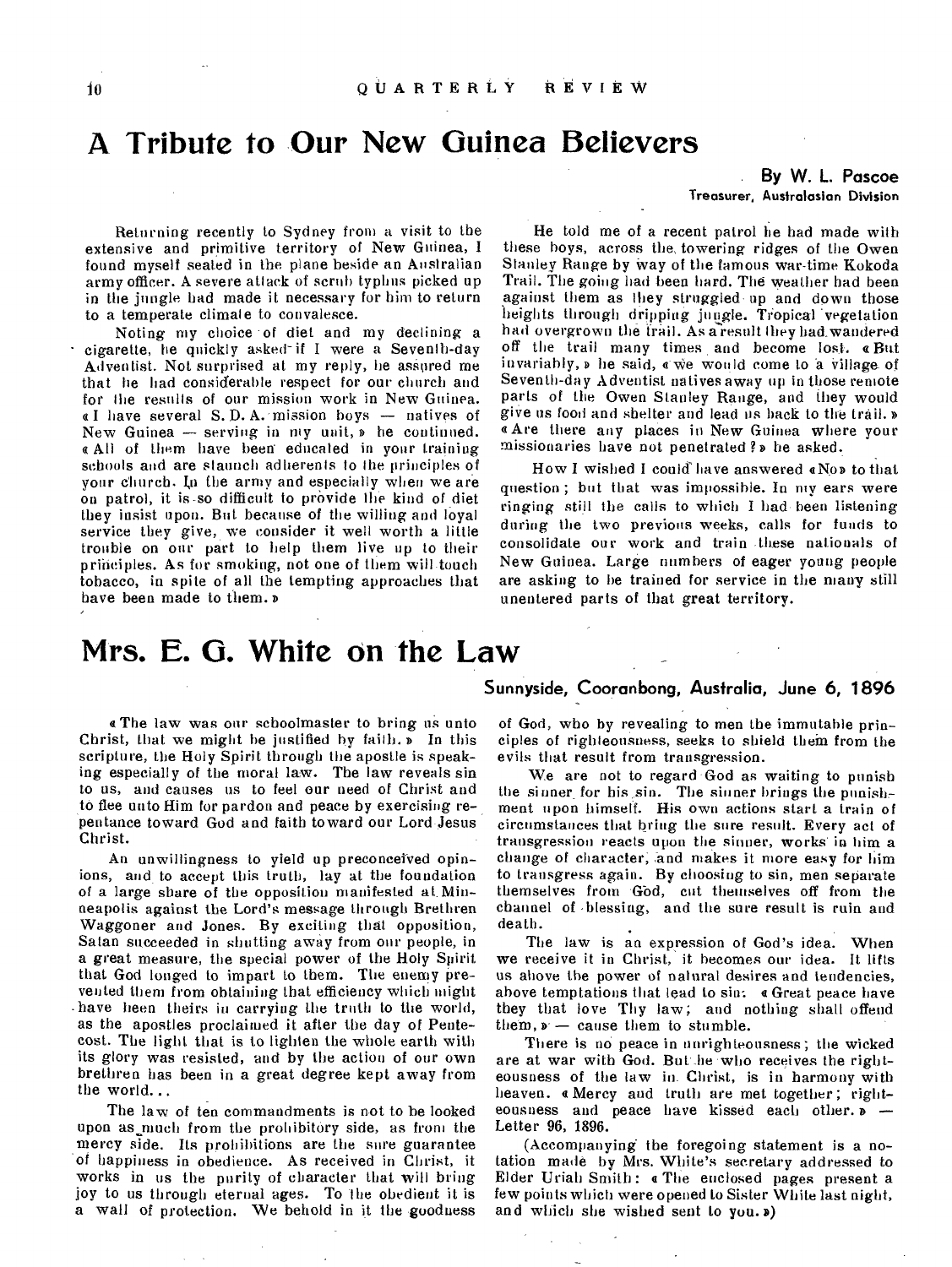# **" Whom Shall I Send? And Who Will Go?"**

e I have just returned from a three weeks' journey during which 1 was able to go down to the southernmost part of the island. This is the second time I have visited this part of Madagascar, and I have come back with the firm conviction that the Lord is opening the way there and preparing hearts, and that we should enter this territory without delay.

a A gigantic task awaits us. It is possible to reach these heathen people. They are much simpler than the - inhabitants of the tablelands, but also much less corrupted by 'civilization.'

e We have a good number of Bible correspondent students among them. We baptized three men who had been receiving the lessons from Tananarive. We baptized five other persons during the journey. They were persons who had been instructed by some isolated members in that territory.

a At Tulear (a small town on the southwest coast of Madagascar), a colporteur has created a real interest and enrolled a number of persons in the Bible correspondence course. We visited many families who asked us to open a place of worship. As this town is small our brother cannot remain there for long to sell his books. But we have asked him to stay for three months, during which we shall help him financially. This will give us time to find another way of solving the problem.

e In a village near Tulear we met with forty persons in a private home, all eager to ask us many questions about the truth. This is also the work of our colporteur. The village chief, a man of prestige and a very likable personality, asked us at the end of our visit to open a mission station in his village. I was very careful not to make him a definite promise, but it is distressing to see alLthese open doors and not be able to enter them.

e Ten miles further on we came to a heathen village where they too are waiting for us. A young man from this place was won to the truth near Tamalaye. He is now at our Soamanandrariny school. Recently he visited his home village and nobly witnessed for his Lord. When he left, the people threw away their idols and are keeping the Sabbath as best they know, seeing that none of them can read and our brother was not able to instruct them fully during his short visit. When we were there the whole village came together and listened to us attentively. I pray that this young brother may soon be able to return permanently to instruct his people in the message.

e A hundred and Len miles from TuTear we have a brother who is a local government administrator. He won a sister to the truth who later moved eighty miles into the interior and in turn created an interest there. We could baptize some precious souls in both of these places.

e So now we have won our first converts among these Mahafaly people. Others are waiting. When shall we be able to open a mission station among them ?

« At Beticky a mative pastor of the Lutheran Mission has been studying the truth with a brother and through the Bible correspondence school. He is now ready to leave his present employment, but he must first make known his decision in his different churches. This decision will surely be an encouragement for others to follow his example.

'.From other parts of the island we are receiving appeals for a missionary, but we have no one to send. What shall we do? The hour is late. The ripened grain is falling unreaped.

e Daring this tour we have encountered the usual adventures of the bush : some good weather, rain, mud, running aground in sandy rivers, waiting to cross high rivers, camping with mosquitos and horse-flies, broken car springs, tired backs, weariness, sleeplessness, heat and dust. Everything! But above all the great joy of being able to serve the. Master. It is grand to be a missionary ! But heart-rending not to he able to answer .all the needs and possibilities!

o These lines are to lay upon your hearts the need of a missionary for southern Madagascar. It is my field, but much too large for me alone. We must have another missionary family for the south, and we must have one soon. It is useless to think of carrying on a strong work there if it has to he directed from the far-distant plateau. This is not only a just appeal; it compels recognition. Our prayers. ascend to God that He will help us provide for this urgent need. »

> *Extracts from a letter written to W. R. Beach, Division president, by H. Salzman, Antsirabo, Madagascar, December 23, 1953.*

## IS IT NOTHING TO YOU ?

« Is it nothing to you that a sinner must die For want of the soul-saving Word ?

Can you turn a deaf ear to the heart-rending cry Of millions who never have heard

That wonderful story of pardon and peace,

With power to revive and renew? How can you believe if and still be at ease? Dear friend, is it nothing to you? »

## SOUTHERN EUROPEAN

## QUARTERLY REVIEW

Organ of the Southern European Division of Seventh-day Adventists published every quarter

Address of Editor (to whom all manuscripts should be sent) Höheweg 17, Berne, Switzerland.

Fridlin Esther Benton Editor . . . . . . . . . . Editorial Secretary